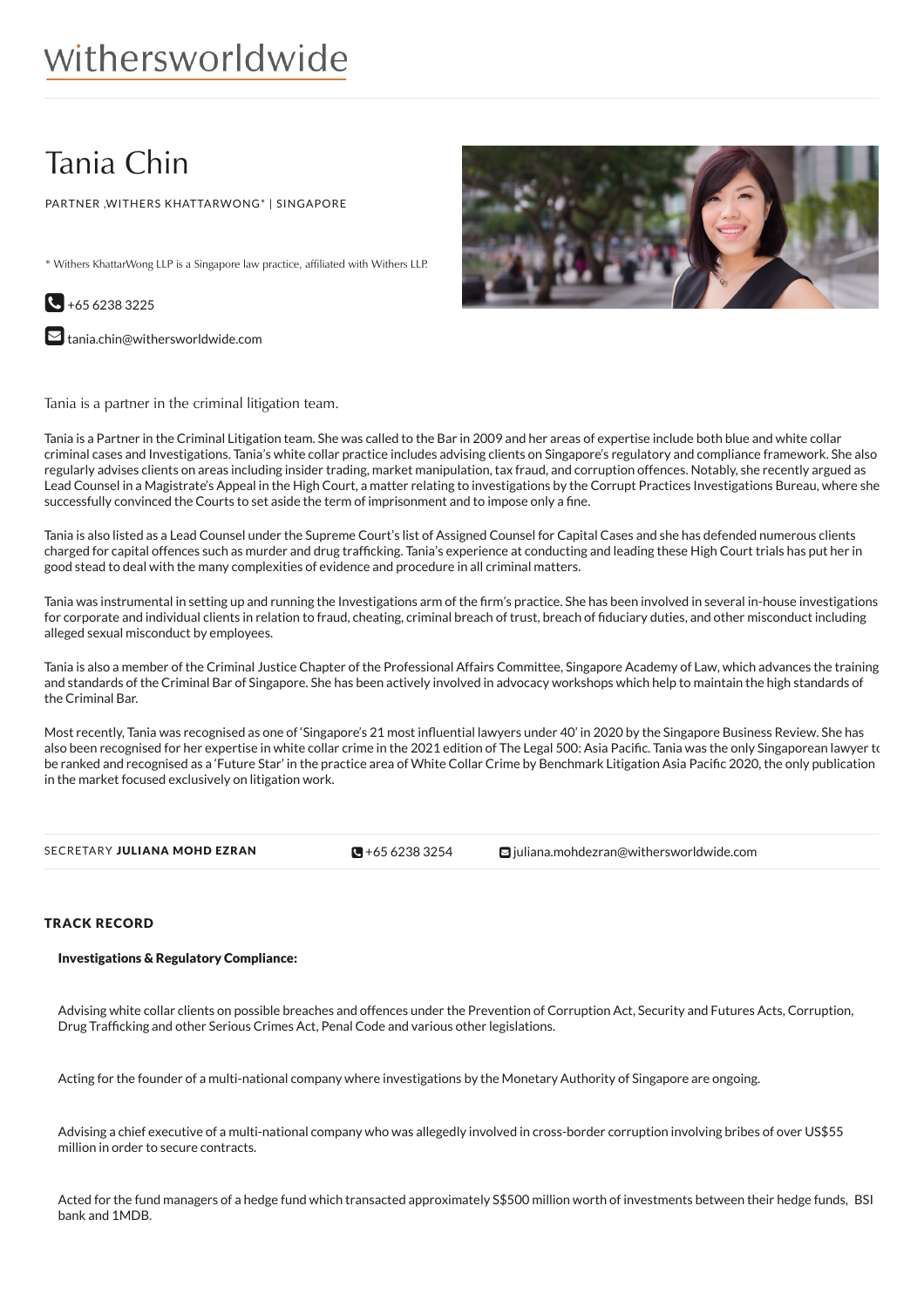Advised a Multinational Company and acted for one of its employees implicated in an alleged market manipulation scheme.

Advising and acting for individuals and corporations investigated on matters relating to tax evasion by the Inland Revenue Authority of Singapore.

Acted for a multi-national company in investigating its employees who were suspected to be involved in kick-back arrangements with their contractors. The investigations were successful and the company was able to recoup the losses from the errant employee.

#### White Collar Crime:

Woon Boon Chye Alvin and Oon Choon Seng v PP: Represented the accused persons in a trial relating to cheating charges under Section 420 of the Penal Code and subsequently argued as Lead Counsel in their appeal against conviction and sentence. On appeal, the accused persons were acquitted of some charges under Section 420 of the Penal Code, and Tania successfully argued against the Prosecution's appeal for an enhanced sentence.

Seng Hwee Kwang v PP: Lead Counsel in the accused's appeal against conviction and sentence for a charge under Section 28(b) read with Section 29(a) of the Prevention of Corruption Act (Cap. 241). On appeal, Tania successfully convinced the High Court to set aside the imprisonment term and to impose only a fine.

Pittis Stavros v PP: Acted for an accused person charged with Criminal Breach of Trust as a servant for having misappropriated approximately US\$125,000 of marine fuel oil. On appeal, the charge was successfully reduced to CBT simpliciter.

Tjong Mark Edward v PP: Acted for a Business Director of a company in a corruption trial for allegedly receiving bribes of more than S\$50,000, and his subsequent appeal against conviction and sentence.

PP v Sengmanivong Soum: Acted for an accused person who claimed trial to charges under Section 172A of the Casino Control Act for participating in a scheme with 13 others to cheat the Marina Bay Sands Casino of over S\$1.4million.

PP v Franco Giuseppe: Represented the Chief Financial Officer of a listed company for his offences of market manipulation and insider trading under Sections 197 and 201 of the Securities and Futures Act. The Defence successfully convinced the Courts to impose a fine instead of a custodial sentence.

#### Serious Crime:

PP v Iskandar Bin Rahmat: Acted for an accused person facing 2 charges for murder. (The Kovan murders).

PP v Khong Tam Thanh: Acted for the accused person who claimed trial to a rape charge. The charge was successfully negotiated to a reduced charge of aggravated molest prior to the commencement of the trial.

Tang Boon Thiew v PP: Represented the accused person in the State Courts and again in the High Court for his appeal against sentence. He faced charges under Section 376B(1) read with Section 109 Penal Code of the Penal Code for the abetment of commercial sex with a minor and other Women's Charter offences.

PP v Astro Bin Jakaria: Successfully defended the accused person against a murder charge which he was acquitted of, and the charge was reduced to one under Section 304(b) of the Penal Code.

Engaged by the Philippines Government to act for a Filipino national facing a capital offence of drug trafficking. The charge was successfully reduced to a non-capital charge.

Acted for several professionals alleged to have committed sexual offences including rape and outrage of modesty.

Successfully acted for several individuals alleged to have committed the offence of maid abuse where they were subsequently acquitted.